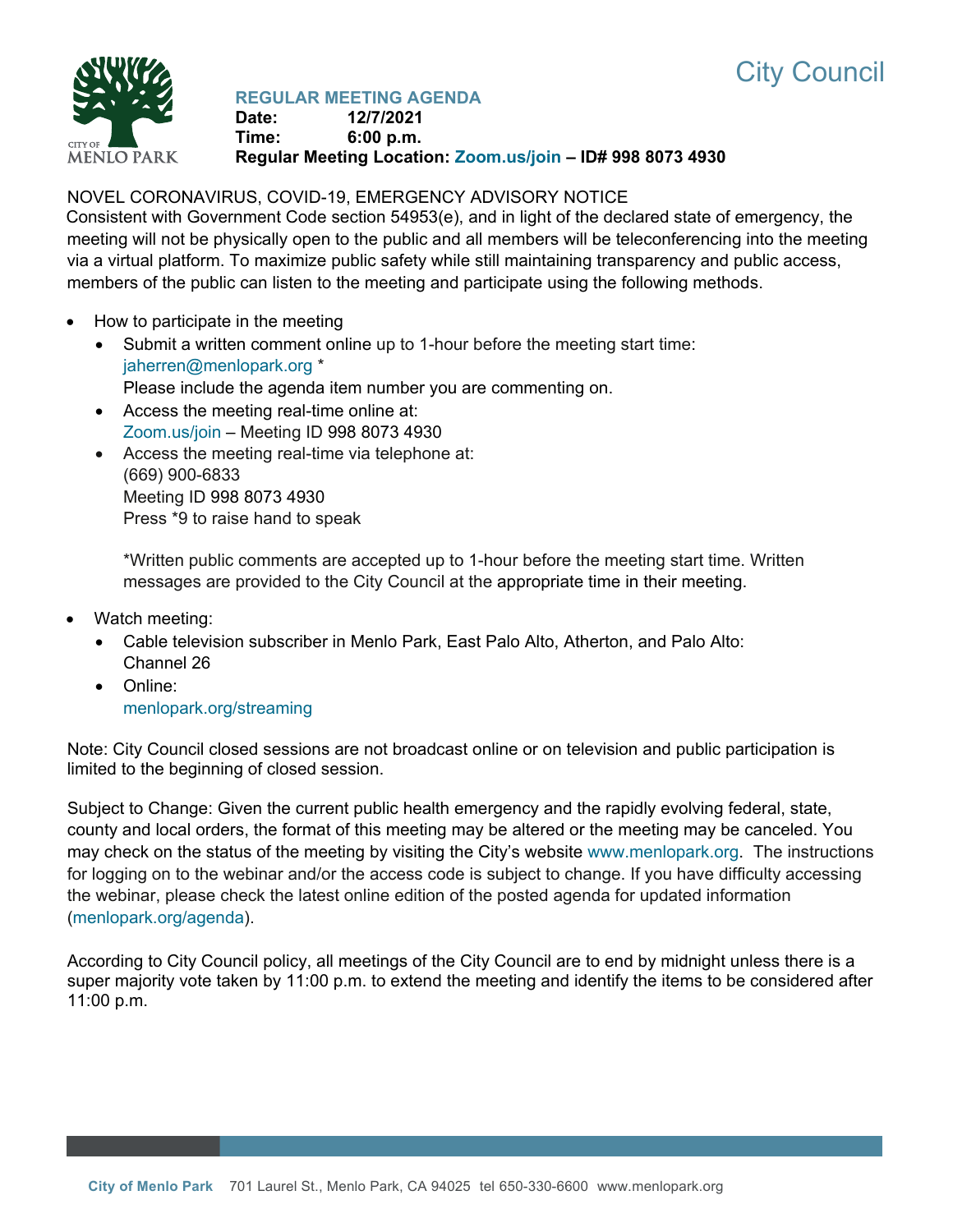City Council Regular Meeting Agenda December 7, 2021 Page 2 **6:00 p.m. Closed Session [\(Zoom.us/join](https://zoom.us/join) – ID# 998 8073 4930)**

- **A. Call To Order**
- **B. Roll Call**
- **C. Agenda Review**
- **D. Closed Session**

Public Comment on these items will be taken before adjourning to Closed Session.

- D1. CONFERENCE WITH LEGAL COUNSEL—ANTICIPATED LITIGATION Significant exposure to litigation pursuant to Government Code Section 54956.9(d)(2): (One case)
- D2. CONFERENCE WITH LEGAL COUNSEL—ANTICIPATED LITIGATION Initiation of litigation pursuant to paragraph (4) of subdivision (d) of Section 54956.9 of the Government Code: (Two potential cases)
- **E. Adjournment**

### **Regular Session [\(Zoom.us/join](https://zoom.us/join) – ID# 998 8073 4930)**

- **F. Call To Order**
- **G. Roll Call**
- **H. Report from Closed Session**
- **I. Public Comment**

Under "Public Comment," the public may address the City Council on any subject not listed on the agenda. Each speaker may address the City Council once under public comment for a limit of three minutes. Please clearly state your name and address or political jurisdiction in which you live. The City Council cannot act on items not listed on the agenda and, therefore, the City Council cannot respond to non-agenda issues brought up under public comment other than to provide general information.

### **J. Consent Calendar**

- J1. Adopt Resolution No. 6691 authorizing the city manager to submit a grant application with California Department of Education to offset operational costs at the Belle Haven Child Development Center in fiscal year 2022-23 [\(Staff Report #21-239-CC\)](https://www.menlopark.org/DocumentCenter/View/30079/J1-20211207-CC-BHCDC-grant-CDE)
- J2. Adopt Resolution No. 6689 to continue conducting the City's Council and advisory body meetings remotely due to health and safety concerns for the public and to authorize the use of hybrid meetings [\(Staff Report #21-232-CC\)](https://www.menlopark.org/DocumentCenter/View/30067/J2-20211207-CC-AB361-compliance)
- J3. Adopt Resolution No. 6687 to approve the through and left-turn restrictions from southbound Garwood Way and northbound Merrill Street at Oak Grove Avenue [\(Staff Report #21-224-CC\)](https://www.menlopark.org/DocumentCenter/View/30068/J3-20211207-CC-left-turn-rest-Garwood-Merrill) [Web form public comment on item J3.](https://www.menlopark.org/DocumentCenter/View/30097/J3-public-comment)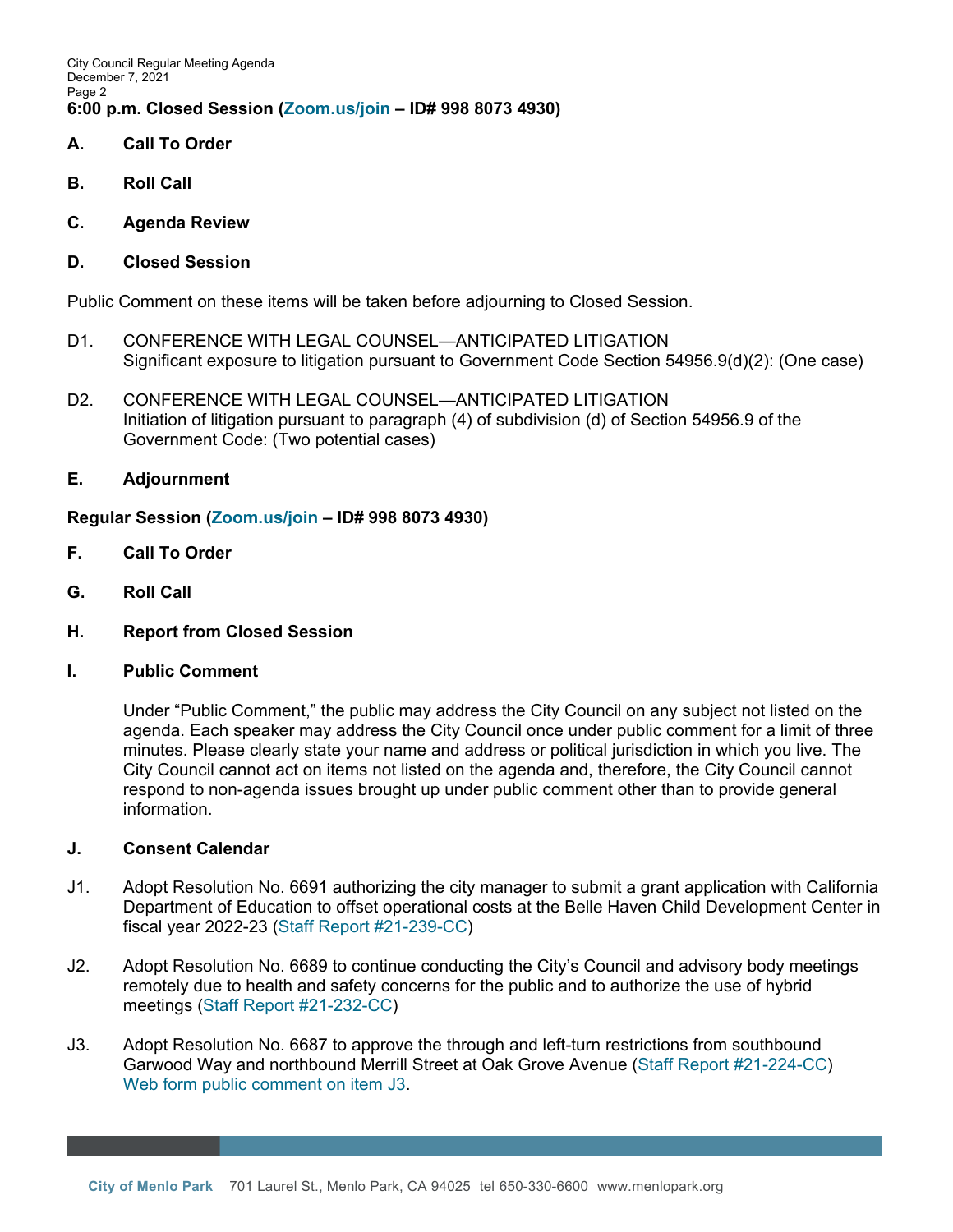- J4. Approve and appropriate \$10,000 for a grant to support the Menlo Park Sister Cities Association and ongoing sister cities program, and authorize the city manager to execute a grant agreement [\(Staff Report #21-179-CC\)](https://www.menlopark.org/DocumentCenter/View/30069/J4-20211207-CC-Sister-Cities-appropriation)
- J5. Approve a modified design for the Sharon Road sidewalk project [\(Staff Report #21-233-CC\)](https://www.menlopark.org/DocumentCenter/View/30070/J5-20211207-CC-Sharon-Rd-sidewalk)
- J6. Waive second reading and adopt Ordinance No. 1082 rezoning property at 1395 Chrysler Drive and 105-155 Constitution Drive for a City stormwater pump station project [\(Staff Report #21-234-CC\)](https://www.menlopark.org/DocumentCenter/View/30071/J6-20211207-CC-Chrysler-pump-station)
- J7. Adopt Resolution No. 6692 authorizing the city manager to submit a grant application from the California Department of Parks and Recreation for the Haven Avenue streetscape project [\(Staff Report #21-242-CC\)](https://www.menlopark.org/DocumentCenter/View/30083/J7-20211207-CC-Haven-streetscape)
- J8. Receive and file the general fund budget report as of October 31, 2021 [\(Staff Report #21-238-CC\)](https://www.menlopark.org/DocumentCenter/View/30078/J8-20211207-CC-General-fund-20211031)

#### **Recess**

### **K. Public Hearing**

- K1. Public hearing regarding the adoption of a resolution adopting required findings and authorizing City to execute an energy services contract pursuant to Government Code Section 4217 and authorizing the city manager to negotiate and execute a final agreement with ENGIE Services US Inc. to procure, install, operate, and maintain clean energy infrastructure for the Menlo Park Community Campus Project in an amount not to exceed \$5.72 million to procure and install clean energy infrastructure equipment; and Appropriate \$5.72 million from the unassigned funds in the general fund to procure and install clean energy infrastructure; and finding the action exempt from the California Environmental Quality Act guidelines [\(Staff Report #21-241-CC\)](https://www.menlopark.org/DocumentCenter/View/30082/K1-20211207-CC-MPCC-microgrid)
- K2. Consider the Planning Commission's Recommendation to approve specific plan amendments and an amendment to the development agreement for a project at 1300 El Camino Real [\(Staff Report #21-237-CC\)](https://www.menlopark.org/DocumentCenter/View/30076/K2-20211207-CC-Springline) [\(Staff Presentation\)](https://www.menlopark.org/DocumentCenter/View/30100/K2-presentation-Staff) [\(Applicant Presentation\)](https://www.menlopark.org/DocumentCenter/View/30099/K2-presentation-Springline)

### **L. Regular Business**

- L1. Adopt Resolution No. 6690 authorizing the city manager to execute a purchase and sale agreement for a portion of 700-800 El Camino Real to support implementation of the Middle Avenue pedestrian and bicycle rail crossing project [\(Staff Report #21-236-CC\)](https://www.menlopark.org/DocumentCenter/View/30072/L1-20211207-CC-Middle-undercrossing)
- L2. Introduce Ordinance No. 1081 repealing and replacing Sections 2.04.200, "Advisory Boards and Commissions," 2.04.210 "District-Based Electoral System," and 2.04.220 "Establishment of City Council Electoral Based System" of Chapter 2.04 within Title 2 of the Menlo Park Municipal Code; and adopting Resolution No. 6688 updating City's Conflict of Interest Code to add the Independent Redistricting Commissioners and Alternate Commissioners [\(Staff Report #21-240-CC\)](https://www.menlopark.org/DocumentCenter/View/30081/L2-20211207-CC-COI-update-add-IRC)

### **M. Informational Items**

M1. City Council agenda topics: December 8, 2021 – January 2022 [\(Staff Report #21-235-CC\)](https://www.menlopark.org/DocumentCenter/View/30077/M1-20211207-CC-CC-agenda-topics)